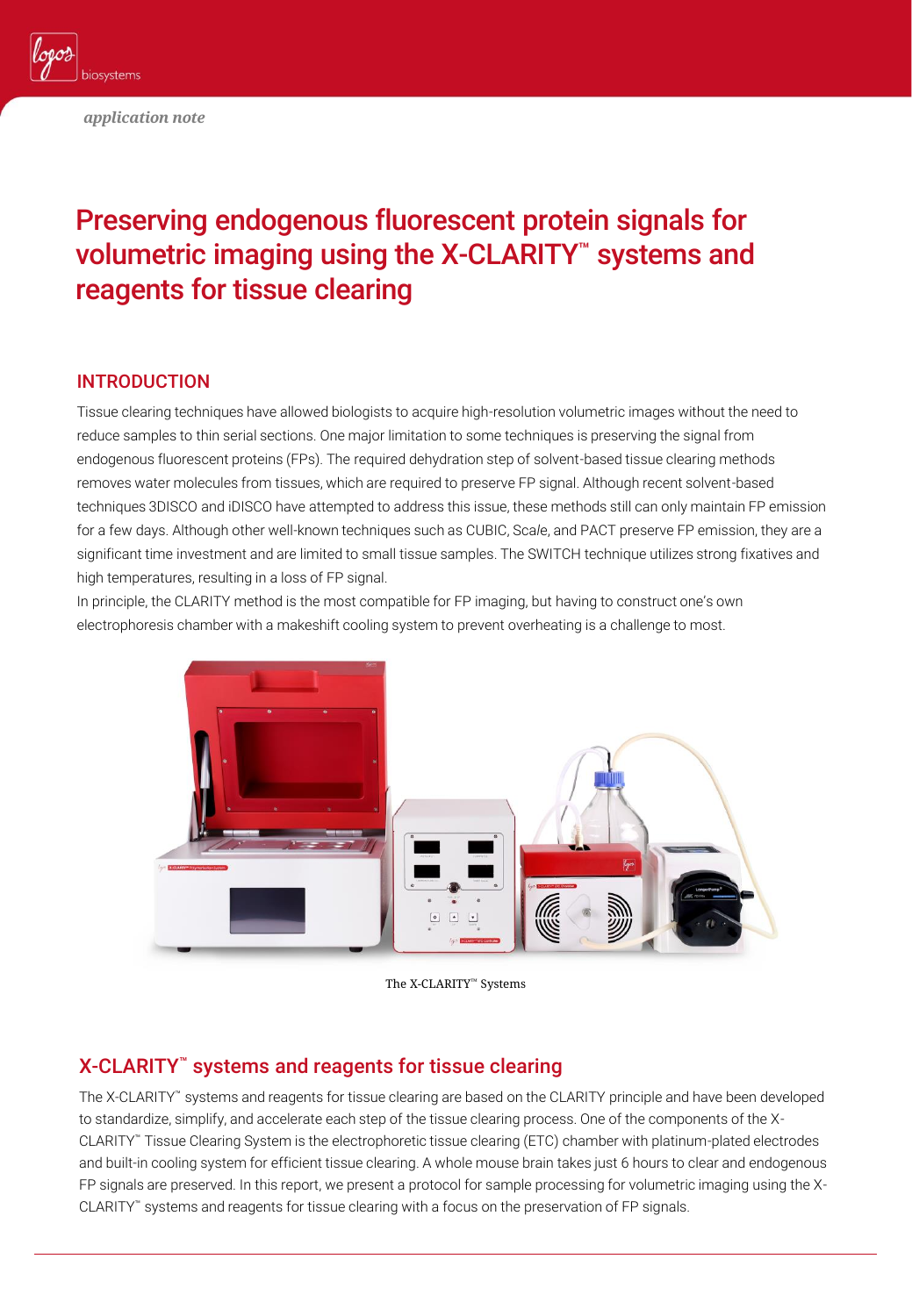# Sample preparation

All animal experimental procedures were conducted in accordance with KBRI IACUC guidelines. Adult Thy1-YFP mice (20 weeks old) were anaesthetized with Avertin (250 mg/kg, Sigma) and perfused transcardially with 30 mL PBS, followed by 20 mL fresh 4% PFA (10 mL/min). Brains were extracted and incubated in 4% PFA for 24 hours at 4 °C. Brains were then washed and stored in PBS for 24 hours at 4 °C.

#### Technical Tips:

- Post-fixation is an important step in the X-CLARITY™ protocol. A whole mouse brain should be post-fixed for at least 24 hours. Excessive fixation can lead to increased clearing time.
- Post-fixed tissues should be washed for at least 24 hours as residual PFA can react with acrylamide during hydrogel polymerization and lead to increased clearing time.





**X-CLARITY™ Hydrogel Solution Kit** C1310X

**X-CLARITY™ Polymerization System** C20001



**Electrophoretic Tissue Clearing Solution** C13001



**X-CLARITY™ Tissue Clearing System** C10001



**X-CLARITY™ Mounting Solution** C13101

### Hydrogel infusion and polymerization

A hydrogel solution was prepared using the X-CLARITY™ Hydrogel Solution Kit (Logos Biosystems, C1310X). Brains were incubated in hydrogel solution (5 mL/brain) for 24 hours at 4°C. Brains in solution were placed in the X-CLARITY™ Polymerization System (Logos Biosystems, C20001) for 2 hours at 37°C and -90 kPa to initiate polymerization.

#### Technical Tips:

- The main difference of the original CLARITY and X-CLARITY™ chemistry is the use of *bis*-acrylamide and PFA in hydrogel solution. The use of *bis*-acrylamide and PFA leads to higher cross-liking density, but this also leads to increased clearing time.
- Since *bis*-acrylamide is not used in X-CLARITY™ chemistry, gelation is not observed after hydrogel polymerization. If the liquid hydrogel solution has become a sticky, more viscous solution, acrylamide polymerization has been successful.

# Electrophoretic Tissue Clearing

The hydrogel-embedded brains were rinsed with Electrophoretic Tissue Clearing Solution (Logos Biosystems, C13001) and then placed in the ETC Chamber of the X-CLARITY™ Tissue Clearing System (Logos Biosystems, C10001). Electrophoretic Tissue Clearing Solution was circulated through the chamber and 0.7 A was applied across the brains for 6-12 hours at 35°C. After clearing, brains were washed with PBS overnight at room temperature to remove residual SDS.

#### Technical Tips:

• Endogenous FP signals can degrade at higher temperatures. To prevent excessive Joule heating, optimize the electric current applied during electrophoresis. Use lower currents to minimize high temperature increases. This may also affect clearing time.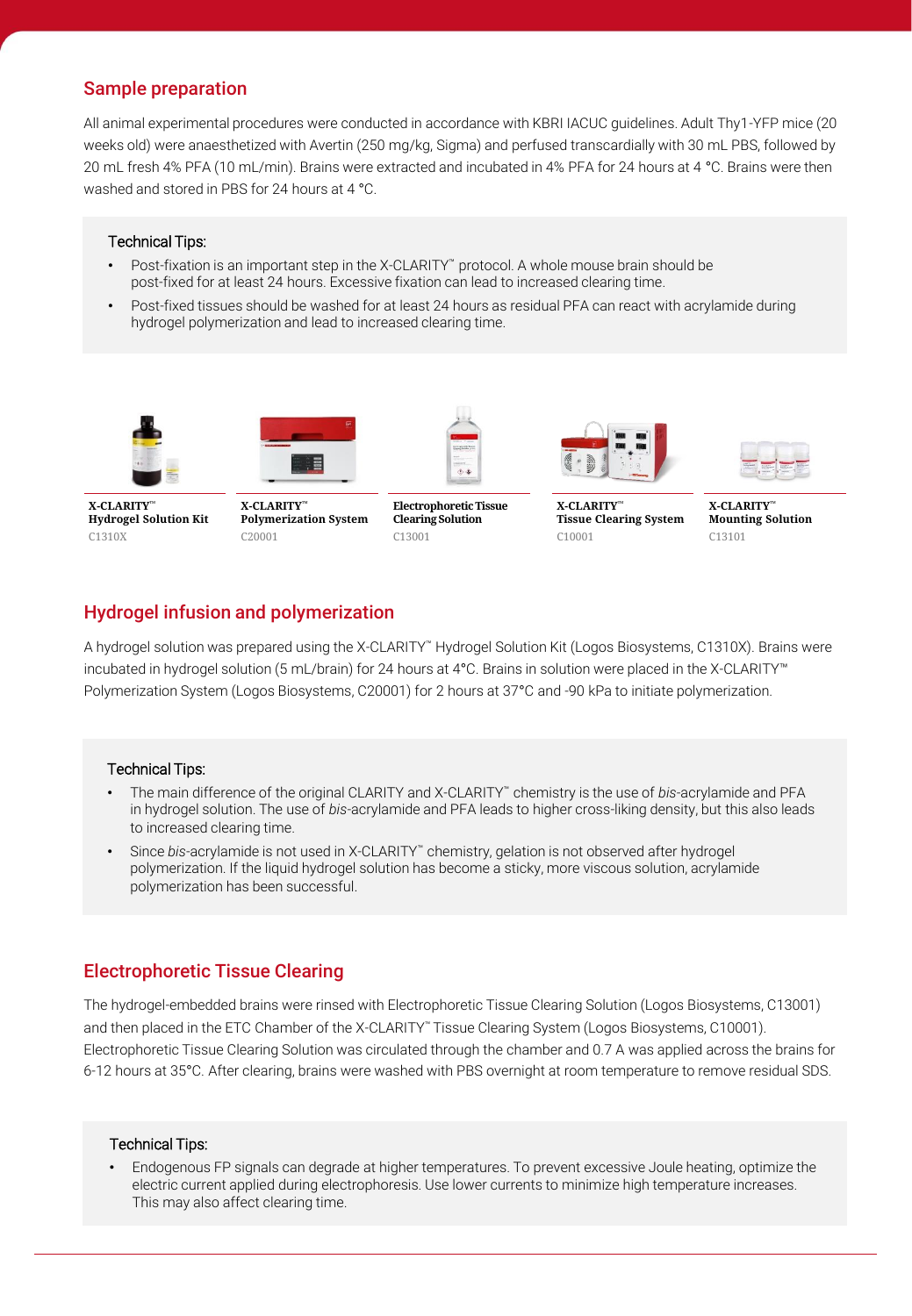### Immunostaining

Clarified brains were cut into 1 mm slices or hemispheres for immunostaining. Brain samples were incubated in anti-Collagen IV (1:100, Abcam) in 6% BSA, 0.2% Triton X-100, 0.01% sodium azide in 0.1 M PBS for 24 hours at 37°C with gentle shaking. After 24 hours, samples were washed with PBST (0.2% Triton X-100, 0.01% sodium azide in 1X PBS) overnight at 37°C. Samples were then incubated with donkey anti-rabbit Cy3 Fab fragment (1:250, Jackson ImmunoResearch) and TO-PRO-3 Iodide (1:1000, ThermoFisher Scientific) in 6% BSA, 0.2% Triton X-100, 0.01% sodium azide in 0.1 M PBS for 24 hours at 37°C with gentle shaking. Samples were washed with PBST overnight at 37°C.

# Refractive index matching and imaging

Stained samples were rinsed with distilled water for 5 minutes and immersed in X-CLARITY™ Mounting Solution (Logos Biosystems, C13101) for 1 hour at room temperature with gentle shaking. The solution was replaced and samples were incubated for another 1-2 hours.

For confocal imaging, brain slices were placed in a 35 mm glass-bottomed dish (SPL Life Sciences) with fresh mounting solution and imaged with a LSM 710 (Carl Zeiss) using the EC Plan-Neofluar 10x/0.3 objective. ZEN software (Carl Zeiss) was used to process the images. For light sheet imaging, brain hemispheres were placed in an imaging chamber with fresh mounting solution and imaged with a Lightsheet Z.1 (Carl Zeiss) using a EC Plan-Neofluar 5x/0.16 objective lens.

ZEN (Carl Zeiss) software was used to process confocal images. Amira 3D software (FEI) was used to process light sheet images and render a 3D video.

#### Technical Tips:

- Fluorescence imaging should be done immediately after RI matching to minimize the loss of fluorescence signal. Stained samples can be stored in the mounting solution for up to 3 days without significant signal loss, but for long term storage, place samples in PBS at 4°C.
- For more information, read "*The X-CLARITY™ [Mounting Solution: an improved RI matching solution for tissues](http://logosbio.com/download/pdf/The X-CLARITY Mounting Solution  an improved RI matching solution for tissues cleared by the X-CLARITY Tissue Clearing2.pdf)  cleared by the X-CLARITY™ Tissue Clearing System*".

# **Results**

Endogenous Thy1-YFP was stable and well-preserved upon clearing with the X-CLARITY™ systems and reagents. Anti-Collagen IV antibody and TO-PRO-3 Iodide penetrated the sample efficiently.

Light sheet images were rendered into a high resolution 3D video and can be viewed here: [A journey through a Thy1-YFP mouse brain.](https://youtu.be/ayvmy7T-rGM)



*Thy1-YFP mouse brain slices cleared with the X-CLARITY™ systems and reagents. Thy1-YFP (green), Anti-Collagen IV (red), TO-PRO-3 (blue)*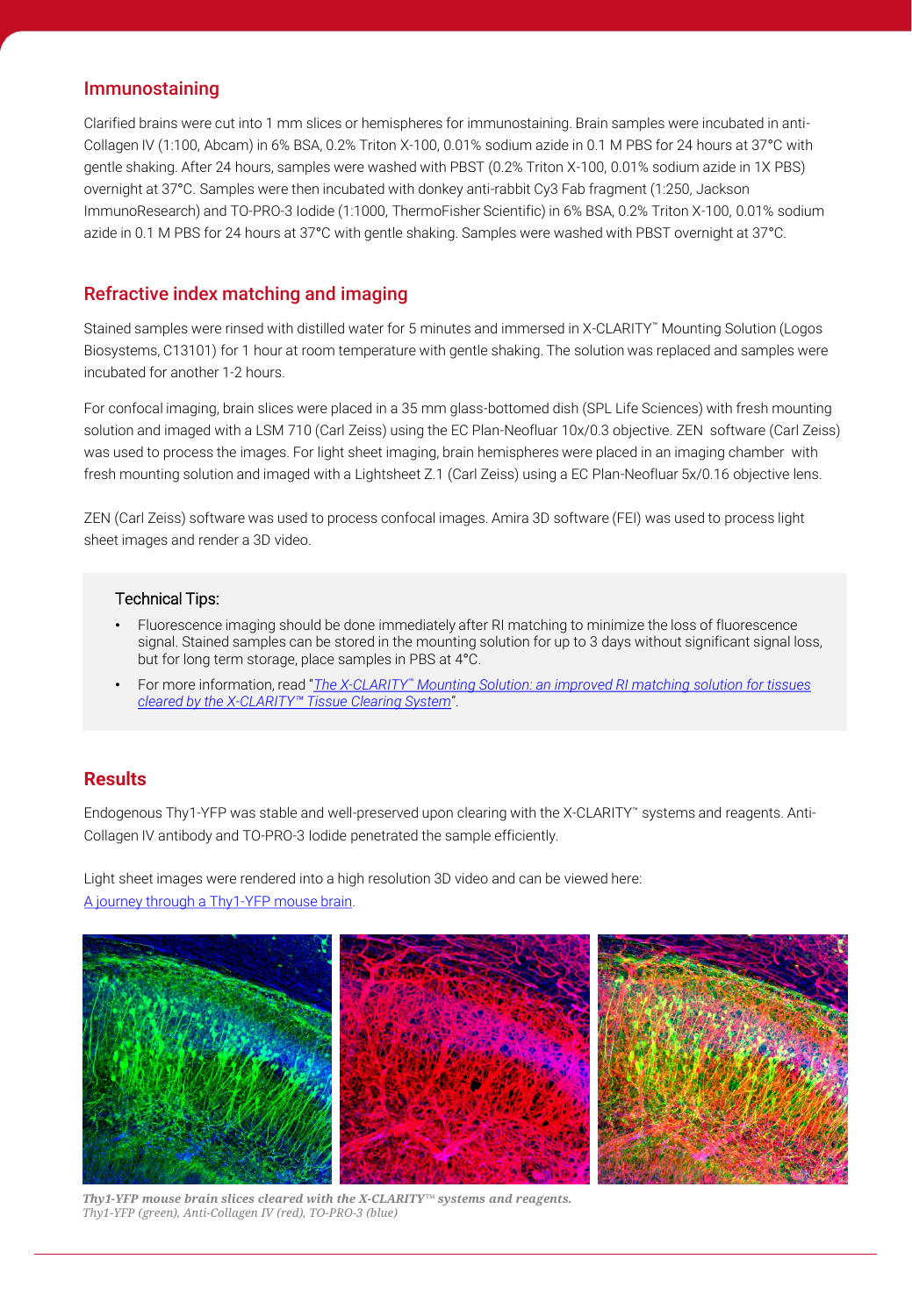

*Long-term preservation of the Thy1-YFP signal after clearing with the X-CLARITY™ systems and reagents. (A) Thy1-YFP signal immediately after clearing. (B) Thy1-YFP signal one month after clearing.* 

# **Conclusion**

The procedure described here is a step-by-step protocol to obtain images of endogenous FP signals from transparent mouse brains. As demonstrated here, the Thy1-YFP signal is well-preserved after clearing with the X-CLARITY™ systems and reagents for tissue clearing. The signal was found to be stable even a month after the sample was cleared. The X-CLARITY™ Tissue Clearing System has an ETC chamber with platinum-plated electrodes that generate a dense and stable electric current, resulting in remarkably fast clearing times and consistent clearing. This combined with the integrated cooling system effectively preserves the fluorescence signal of endogenous FPs, allowing for volumetric imaging of large samples at single-cell resolution for improved data quality.



*A whole adult mouse brain before (L) and after (R) clearing with the X-CLARITY™ systems and reagents*

# **References**

- 1) Lee, E. et al. ACT-PRESTO: Rapid and consistent tissue clearing and labeling method for 3 dimensional (3D) imaging. Scientific Reports 6, 18631 (2016).
- 2) [Application Note] An automated and high-throughput polymerization solution for downstream tissue clearing: the X-CLARITY Polymerization System, Logos Biosystems (2016).
- 3) Richardson, D. & Lichtman, J. 2015. Clarifying tissue clearing. Cell 162, 246-257 (2015).
- 4) Jun, Li et al. Fast immune-labeling by electrophoretically driven infiltration for intact tissue imaging. Scientific Reports 5, 10640 (2015).
- 5) Chung, K. & Deisseroth, K. CLARITY for mapping the nervous system. Nature Methods 10, 508–513 (2013).